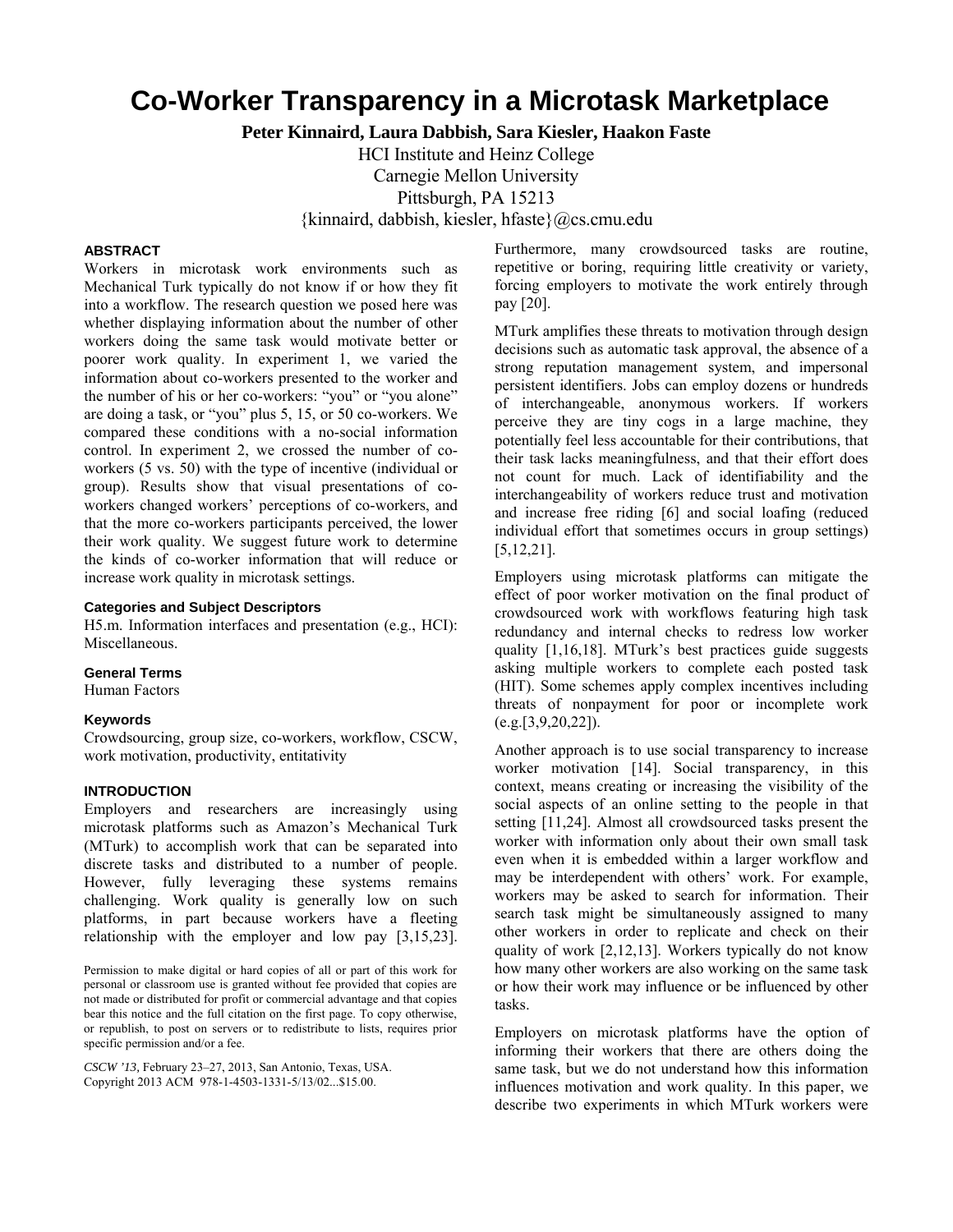

**Figure 1. Co-worker information in MTurk Experiment 1.** 

shown an image displaying whether or not they had coworkers (see Figure 1).

The effect of co-worker information on worker motivation must be carefully tested. On the one hand, if workers learn they have some co-workers, they might become more motivated because they feel like part of a social entity. Common identity engenders loyalty and social feelings among members [10,12]. A worker learning he has coworkers might feel good that he has compatriots, and is sharing their fate. A recent study in which MTurk workers were shown where they stood in a workflow suggests this is a possibility [14]. On the other hand, information about co-workers could backfire if workers receiving this information feel their work is redundant and they are a small part of a large, impersonal process.

# **How many co-workers?**

A related research question is whether employers should inform workers about the number of their co-workers. What if this number is large? We propose that too many co-workers will undermine worker motivation. Research on the group size shows that small groups of fewer than 10 people are more cohesive than larger groups whereas people in larger groups also feel less effective and tend to contribute less [2,8]. In one study of helping conducted in three cities, a large crowd of bystanders was less likely to help someone who dropped coins or pencils than a small group of bystanders, suggesting diffusion of responsibility in larger crowds [19]. Larger numbers of co-workers could also suggest to workers that they are redundant, meaning their work is less valuable to the final product. Studies show that perceived redundancy reduces worker effort and motivation [7,8]

# **TWO EXPERIMENTS ON CO-WORKER VISIBILITY**

We conducted two between-subjects experiments on coworker visibility in Mechanical Turk. We drew on the literature above to pose the following hypotheses:

*H1: Workers informed they have a small number of coworkers will perform better quality work than those not informed about the existence of co-workers.* 

*H2: Workers informed they have a small number of coworkers will perform better quality work than those informed they have more coworkers.*

# **Experiment 1: Method**

Participants were paid 25 cents for completing a HIT in MTurk. Workers were recruited between 2 PM EST on April 10, 2012 and 8 AM EST on April 12, 2012. In the HIT, we presented participants with a list of 18 statements made in the past year by prominent politicians in the U.S., evenly split between Democrats and Republicans and displayed in random order. For example, one statement was, "Health care is something that the American people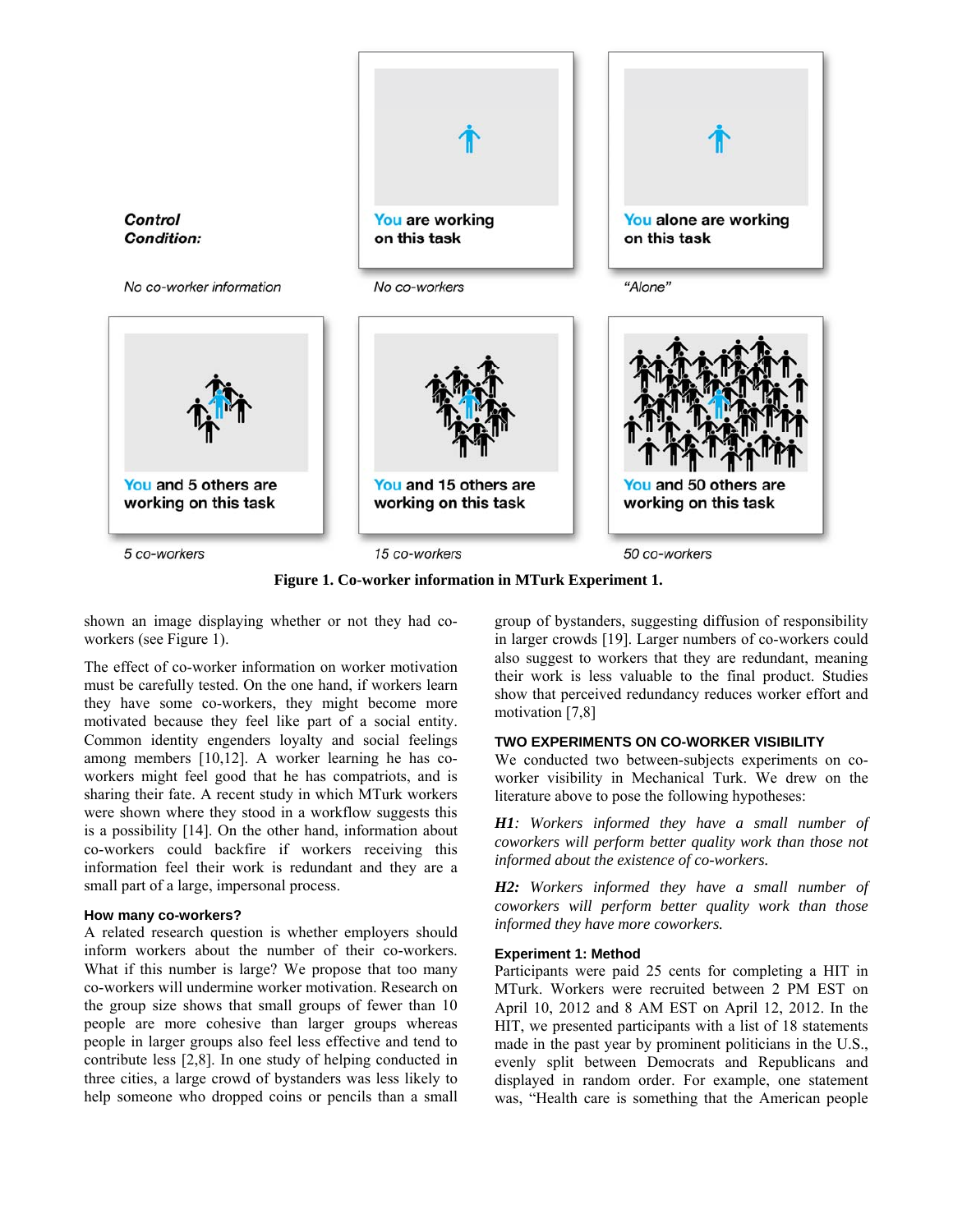need, and they need it for everyone, not just a few people who are rich." (Harry Reid, Senate majority leader.) The worker's task was to identify the speaker of each statement by selecting the correct politician from a dropdown box with 11 choices.

We limited participation to the United States to reduce the impact of language understanding on the results. Workers could participate in just one of the experiments. After participants accepted the HIT and completed the minimum required work they advanced to a brief survey. Participants were only required to try to identify the speaker of one of the statements.

## *Independent variable – co-worker information*

Participants in experiment 1 were randomly placed into one of six conditions in a 1 x 6 experimental design as shown in Figure 1. Participants in the control group were shown no information about co-workers. Participants in the nocoworker condition were shown a simple cartoon image of a worker ("you") and a caption explaining they were doing the task. After pretesting, we discovered many participants in the no co-worker condition assumed that they had coworkers, so we added the "Alone" condition to emphasize that they had no co-workers and were doing the task alone. The participants in the other three conditions were shown a cartoon with a caption to emphasize the number of their coworkers. The purpose of the brief text and simple drawings was to make the number of co-workers visually salient (see [4,25].)

#### **Dependent measures**

Our primary dependent measure was work quality, accurately identifying the correct speaker as a percent of the total speaker identifications attempted. (This total did not differ across conditions). We were mainly concerned with accuracy because selecting choices randomly would be valueless for an employer. We used a log score to normalize these data but the results are in the same direction without the transformation.

We also measured perceived number of co-workers. On the post-task survey we asked participants how many other Turkers were working on their task. We did this to determine whether coworker information influenced perceptions of co-workers. In the analyses, we truncated the number of perceived co-workers to a range of 0 to 101 because a few participants estimated 1000 or 2000 coworkers, which would have biased the data. We then normalized responses using a log score. This technique is suitable to prevent very high scores from distorting the results.

# **Experiment 1: Results**

One hundred seventy-seven participants completed the HIT, with 28 to 31 per condition. The post-task survey showed that the manipulations differentially affected the perceived number of co-workers (F [5, 171] = 5.7,  $p \le$ 

| Experimental<br>Conditions    | N  | Number<br>Mean<br>Co-Workers<br>Reported* $(SE)$ | Mean Number<br>Items<br>Completed<br>$(SE)$ (n.s.) |
|-------------------------------|----|--------------------------------------------------|----------------------------------------------------|
| "You Alone"                   | 25 | $6.2^{\text{a}}(5.2)$                            | 12.6 (1.3)                                         |
| "You"                         | 30 | $17.8^{abc}$ (5.0)                               | 11.4 (1.3)                                         |
| "You and<br>5 others"         | 28 | $7.6^{ab}$ (5.2)                                 | 12.7 (1.3)                                         |
| "You and<br>15 others"        | 32 | $21.4^{bc}$ (4.9)                                | 11.1 (1.2)                                         |
| "You and<br>50 others"        | 31 | $37.4^d$ (5.0)                                   | 13.8(1.2)                                          |
| $Control - No$<br>Information | 28 | $29.4^{\text{cd}} (5.2)$                         | 13.9 (1.3)                                         |

## **Table 1. Experiment 1 mean number of co-workers reported and items completed by condition.**

*\*Conditions with unique superscripts are significantly different at p < .05 based on a Student's t test. There are no differences in the number of items completed across conditions.* 

.0001). Control participants, who were not informed they had co-workers, nevertheless estimated they had almost 30 co-workers. This number fell in between the "50 coworkers" and "15 co-workers" conditions. The lowest estimate was in the "You alone" condition; evidently the single word "alone" made it clear to most participants they were not working with others (Figure 2).

Although the images altered the perceptions of coworkers differentially, it is evident from Figure 2 that some participants ignored or did not believe the coworker information. About 26% of the participants reported a larger or smaller number of perceived co-workers than the intended number. This inattention (or disbelief) was associated with lower work quality and mitigated the direct effect of the coworker information. Thus the direct effect of the manipulations did not significantly change the quality of work. Instead, the perceived number of coworkers (driven by the manipulations) influenced work quality. We checked for selection bias problems with a chisquared test on whether co-worker information resulted in a higher dropout rate. We discovered no difference in dropout rate across conditions ( $p = .96$ ) and no difference in accuracy between those who completed the HIT and those who dropped out mid-way through the task ( $p = .69$ ).

When participants perceived they had more co-workers, their quality of work declined, as predicted in Hypothesis 2 (F [5, 158] = 5.7, *p* = .01; Figure 3). This result holds whether or not we control for the number of items completed or condition. This result suggests that, without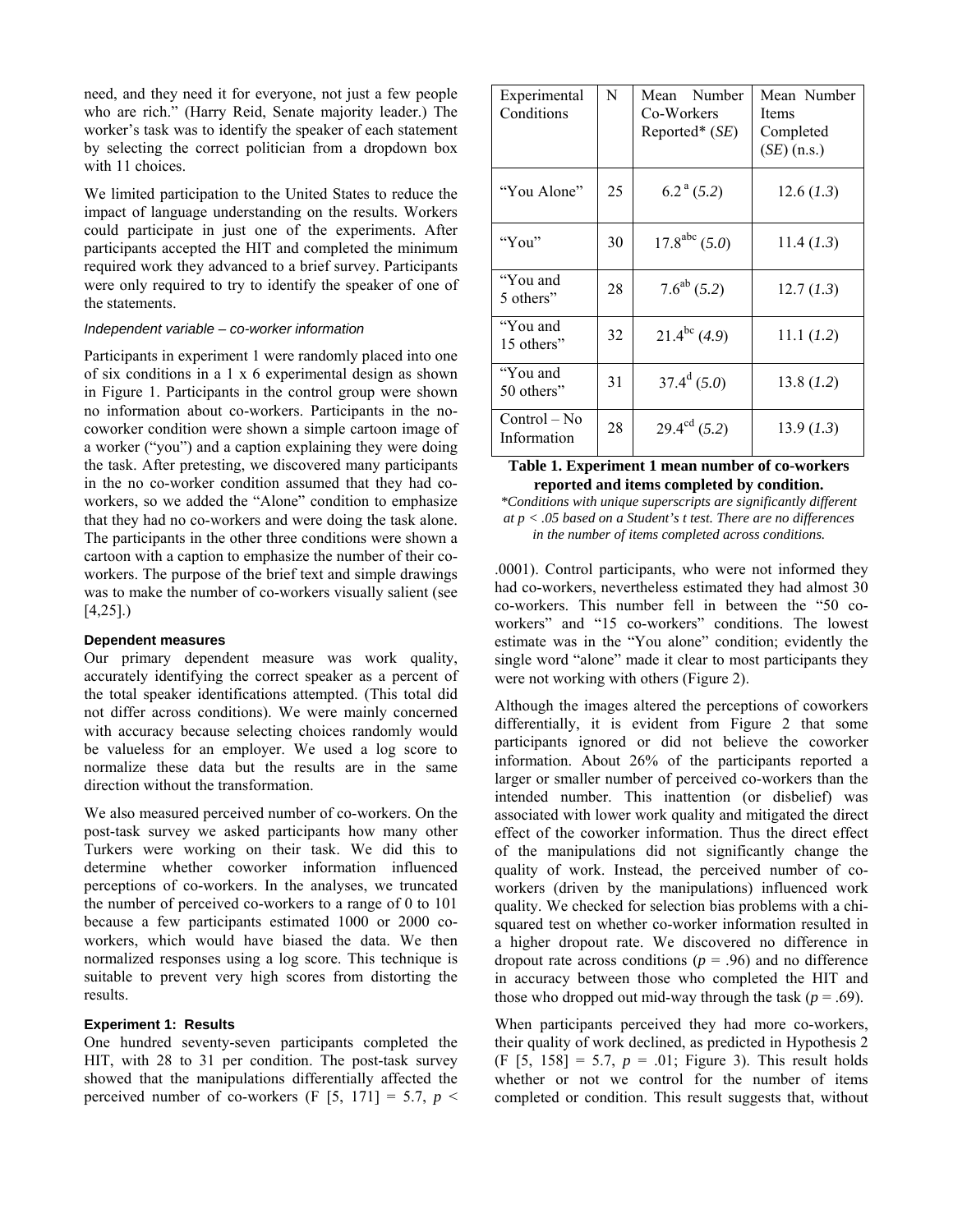

# **Figure 3. Reported number of co-workers in experimental conditions of Experiment 1.**

other interventions creating group identity or other feelings of similarity or common bonds with other workers, simply having more co-workers leads to more social loafing or free riding, and poorer work quality. We found no evidence to support Hypothesis 1, that simply having co-workers would increase work quality.

In summary, our results show that increasing the number of displayed coworkers positively influences perceived coworkers, which in turn reduces work quality.

# **Experiment 2: Method**

We conducted Experiment 2 to investigate whether adding interdependence with other workers would change the negative effects of perceiving co-workers, found in Experiment 1. Workers were again recruited only from the United States and were recruited between 1 PM EST on May 20, 2012 and 10 AM EST on May 21, 2012. The design was a 2 x 2 between-groups experiment, with two levels of co-worker number (5 vs. 50 co-workers, as in Figure 1) and the control no coworker information condition. The second independent variable was individual



**Figure 2. Perceived number of co-workers negatively affects work quality (Experiment 1).** 

versus group incentive. In the individual incentive condition, the HIT had a 4-cent bonus, plus an addition 2 cent bonus for a correct answer, and one cent off the bonus for each incorrect answer. In the group incentive condition, participants had some level of outcome interdependence with their co-workers, earning a 2-cent bonus for each correct answer that they and the majority of others answered, and losing 1 cent for each quote they and the majority of others got wrong.

The method was identical to that in Experiment 1 except participants were given 36 statements and 20 speaker options (rather than 18 statements and 11 options as in Experiment 1), increasing the possible total amount of work and reducing the chances of getting a correct answer by guessing.

# **Experiment 2: Results**

There were 186 participants who completed the HIT and the survey. As in Experiment 1, the coworker information changed how participants perceived the work environment. In the control condition, they estimated, on average, they had 20 ( $SE = 3.95$ ) co-workers; in the "5 other workers" condition, they estimated they had  $16.2$  (SE = 2.8) coworkers and in the "50 other workers" condition, they estimated they had  $44.4$  (SE = 2.9) co-workers (F [2, 179]  $= 26$ ,  $p \le 0.0001$ ). (These averages use the truncated distributions so as not to bias the results with estimates over 100.) We checked for selection bias problems with a chi-squared test on whether either co-worker information or incentive condition resulted in a higher dropout rate. We discovered no difference in dropout rate across conditions  $(p = .61)$  and no difference in accuracy between those who completed the HIT and those who dropped out mid-way through the task  $(p = .13)$ .

Overall, the results replicated those of Experiment 1 even more strongly. For those who completed the HIT and survey, there were no direct effects of co-worker information or incentive, but the perceived number of co-

| Experimental<br>Conditions    | N  | Number<br>Mean<br>Co-Workers<br>Reported* $(SE)$ | Mean Number<br><b>Items</b><br>Completed<br>$(SE)$ (n.s.) |
|-------------------------------|----|--------------------------------------------------|-----------------------------------------------------------|
| Five<br>Co-workers            | 77 | $16.2^a$ (2.8)                                   | 28.4(1.9)                                                 |
| Fifty<br>Co-workers           | 70 | $44.4^b$ (2.9)                                   | 30.3 (1.4)                                                |
| $Control - No$<br>Information | 39 | $7.6^a$ (3.9)                                    | 28.8 (1.3)                                                |

# **Table 2. Experiment 2 mean number of co-workers reported and items completed by condition.**

**\****Conditions with unique superscripts are significantly different at p < .05, based on a Student's t test. There are no differences in the number of items completed across conditions.*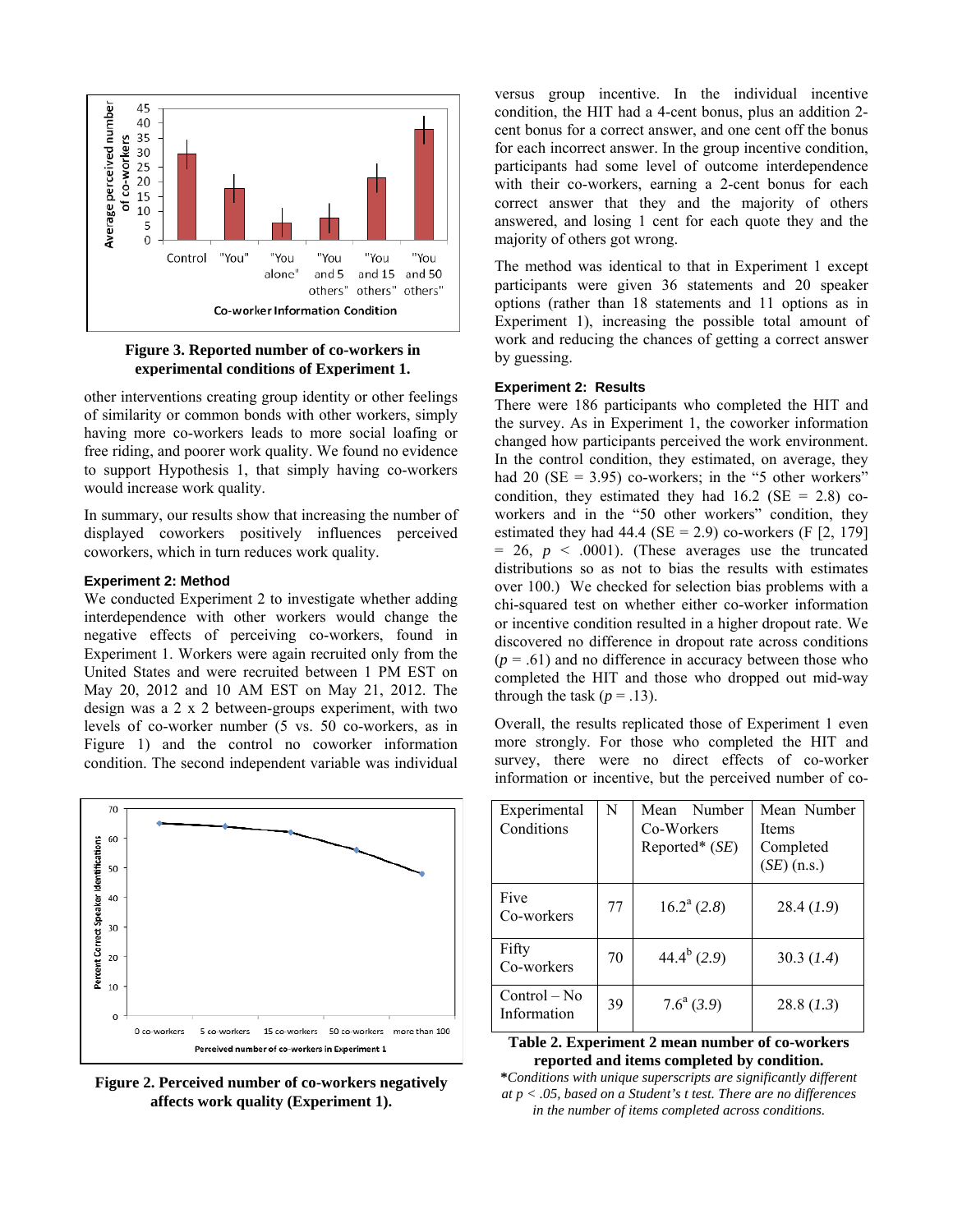workers significantly affected work quality. Those who perceived more co-workers did poorer quality work (F  $[1,181] = 2.9$ ,  $p = 0.08$ ). This result held whether or not we controlled for number of items completed. The accuracy rates were 78% correct when no co-workers were reported, 76% when 5 co-workers were reported, 58% when 50 coworkers were reported, and only 38% correct when more than 100 co-workers were reported. Given that the control group who saw no co-worker information may have just been guessing about the number of co-workers, we conducted one further ANOVA excluding their data. In the rest of the conditions, workers who reported larger numbers of co-workers performed poorer quality work (F  $[1, 140] = 7.7, p = .006$ .

Interestingly, outcome interdependence appeared to increase attention to the number of co-workers. Workers in the group incentive condition perceived significantly more co-workers (34) than those in the individual condition (23)  $(F [1, 137] = 5, p = .03)$ . The group incentive also tended to reduce work quality (60% correct versus 65% in the individual incentive condition) but there was no interaction between incentive and displayed or perceived number of co-workers.

# **DISCUSSION**

Our results suggest that co-worker information in the task environment in microtask marketplaces can significantly influence worker motivation and work quality. This influence is not always positive, as our results indicate. Information about other workers increased the number of others perceived to be doing the same task, which ultimately reduced work quality. We believe that the coworker information we presented heightened workers awareness that they were simply one of many, potentially reducing feelings of task significance and work importance. Workers may have felt they were interchangeable with others and that the outputs of their many co-workers would be combined to account for any mistakes in their work, and thus less accountable for the output of their work. This result contradicts other recent work suggesting workflow information does in some cases have a positive influence on motivation. Future research should examine the boundary conditions of our result.

It is important to note that participants may have gotten cues about coworkers from other areas on MTurk. In both experiments, multiple HITs from the same requestor were available at the same time. It is possible that the number of HITs available could suggest a particular number of coworkers to a given participant. On the other hand, the prominent image of coworkers within the HIT coupled with the common practice of including slightly different tasks in a single group of HITs suggests it is unlikely the number of HITs influenced perceived coworkers. In addition, by describing other workers as coworkers on a task" we intended to decouple the manipulation of coworker information from the number of HITs available in the group.

The strong correlation between the coworker information in the condition and participants' perceived number of coworkers suggests our manipulation was successful. It may be that under certain conditions larger numbers of coworkers can have a positive influence on motivation and work quality and it is important to identify those conditions. In particular the nature of the attachment among co-workers (bonds or common identity) and the nature of interdependence may change the influence of perceived group size. For example, if workers felt more strongly connected to their co-workers, especially if they felt accountable to one another, through a common social identity such as an organizational affiliation, as suggested by Kraut and Resnick [17], co-workers could increase their motivation according to collective effort theory. In addition, if their work output was transmitted to a larger rather than a smaller set of co-workers, meaning those workers were dependent on them, this consequence could enhance perceived task significance.

One implication of our result is that task designers should make it clear to workers when they are posting individual tasks. Knowing that one is working alone improved work quality in our studies.

Our work suggests that we must be careful in presenting workflow information in microtask marketplaces. In some cases this information can reduce motivation and work quality. Further research is needed to identify the social and task structures that impact how individuals perceive social transparency.

#### **ACKNOWLEDGEMENTS**

This research is supported by the Center for the Future of Work at Carnegie Mellon University's Heinz College and a National Science Foundation grant, CNS-1040801.

## **REFERENCES**

- 1. Bernstein, M.S., Little, G., Miller, R.C., et al. Soylent: a word processor with a crowd inside. *Proceedings of the 23nd annual ACM symposium on User interface software and technology*, ACM (2010), 313–322.
- 2. Brewer, M.B. and Kramer, R.M. Choice behavior in social dilemmas: Effects of social identity, group size, and decision framing. *Journal of Personality and Social Psychology 50*, 3 (1986), 543–549.
- 3. Downs, J.S., Holbrook, M.B., Sheng, S., and Cranor, L.F. Are Your Participants Gaming the System ? Screening Mechanical Turk Workers. *Science*, (2010), 2399–2402.
- 4. Fekete, J.-D., Wijk, J.J., Stasko, J.T., and North, C. Information Visualization. In A. Kerren, J.T. Stasko,